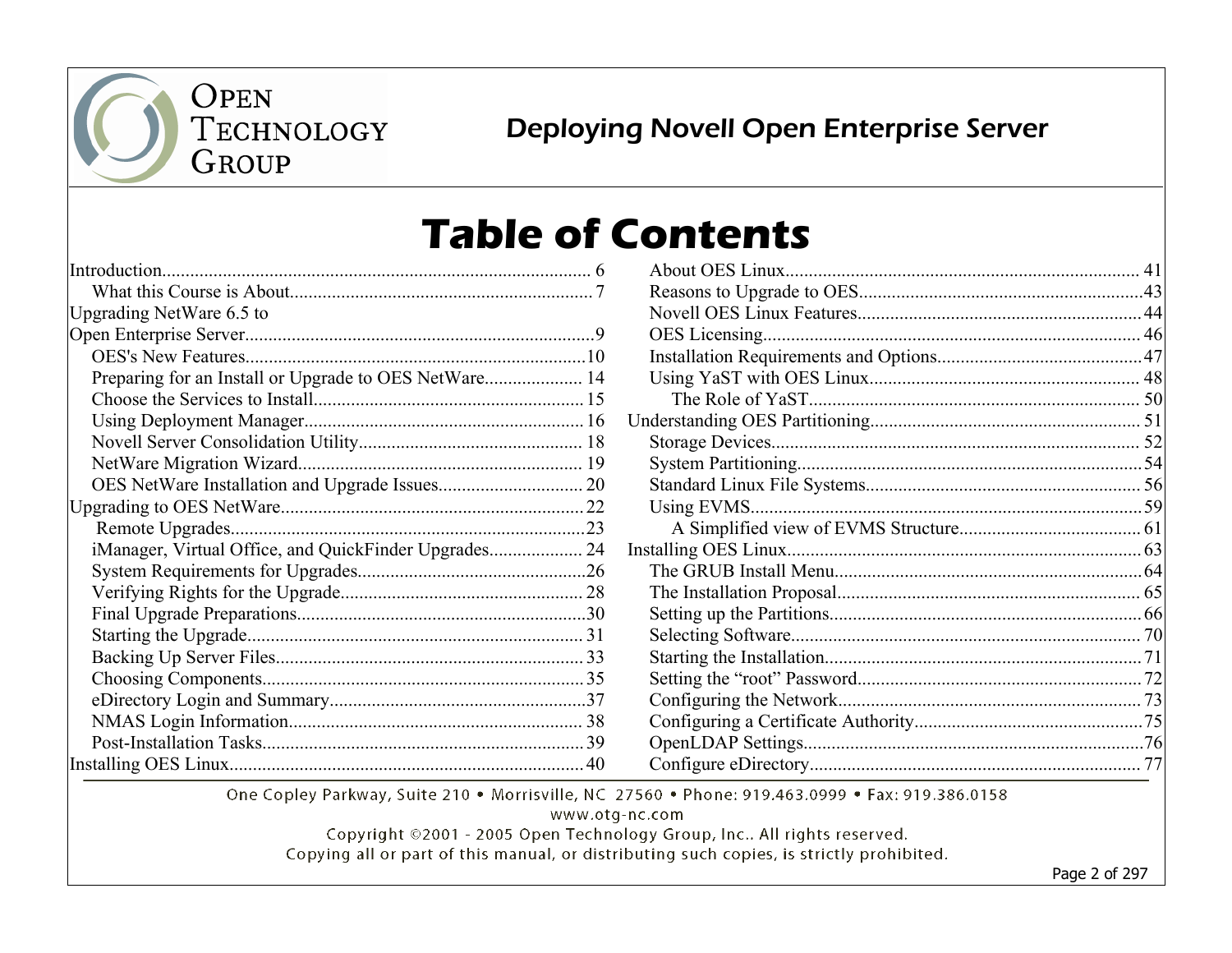

| LUM Notes                                                 |  |
|-----------------------------------------------------------|--|
|                                                           |  |
|                                                           |  |
| Understanding the File System Hierarchy Standard (FHS)116 |  |
|                                                           |  |
|                                                           |  |
|                                                           |  |

| Administering and Using OpenSSH on OES Linux 151 |  |
|--------------------------------------------------|--|
|                                                  |  |
|                                                  |  |
|                                                  |  |
|                                                  |  |
|                                                  |  |
|                                                  |  |
|                                                  |  |
|                                                  |  |
|                                                  |  |
|                                                  |  |

One Copley Parkway, Suite 210 . Morrisville, NC 27560 . Phone: 919.463.0999 . Fax: 919.386.0158

www.otg-nc.com

Copyright ©2001 - 2005 Open Technology Group, Inc.. All rights reserved.

Copying all or part of this manual, or distributing such copies, is strictly prohibited.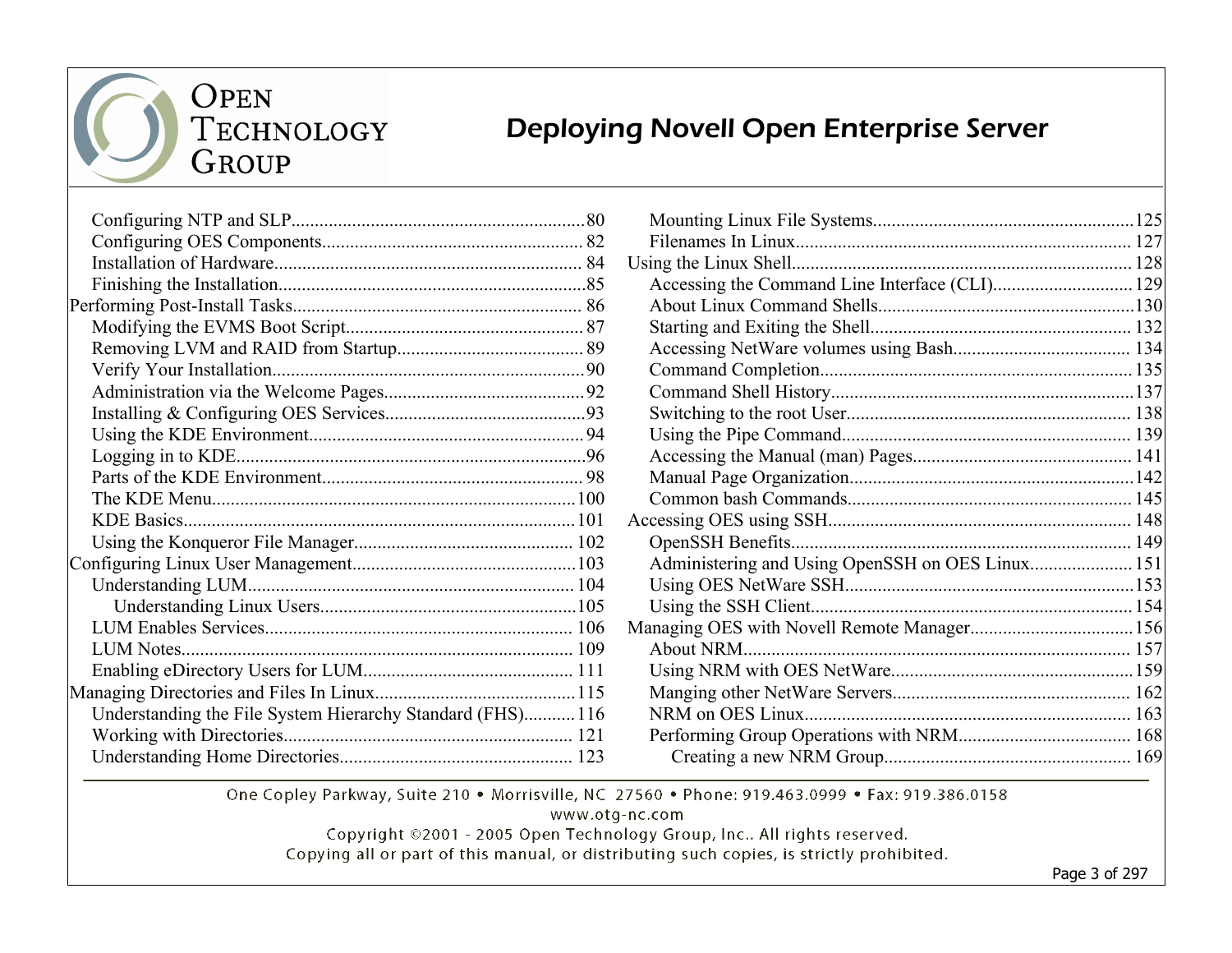

| Understanding Service Location Protocol Compatibility 190 |  |
|-----------------------------------------------------------|--|
|                                                           |  |
|                                                           |  |
|                                                           |  |
|                                                           |  |
|                                                           |  |
|                                                           |  |
|                                                           |  |
|                                                           |  |
|                                                           |  |
|                                                           |  |
|                                                           |  |
| Installing NSS                                            |  |
|                                                           |  |
|                                                           |  |
|                                                           |  |

| Setting Permissions and Ownership from the Command Line225 |  |
|------------------------------------------------------------|--|
| Setting Permissions and Ownership from the GUI227          |  |
|                                                            |  |
|                                                            |  |
|                                                            |  |
|                                                            |  |
|                                                            |  |
|                                                            |  |
|                                                            |  |
|                                                            |  |
|                                                            |  |
|                                                            |  |
|                                                            |  |
|                                                            |  |
|                                                            |  |
|                                                            |  |
|                                                            |  |
|                                                            |  |
|                                                            |  |
|                                                            |  |

One Copley Parkway, Suite 210 . Morrisville, NC 27560 . Phone: 919.463.0999 . Fax: 919.386.0158

www.otg-nc.com

Copyright ©2001 - 2005 Open Technology Group, Inc.. All rights reserved.

Copying all or part of this manual, or distributing such copies, is strictly prohibited.